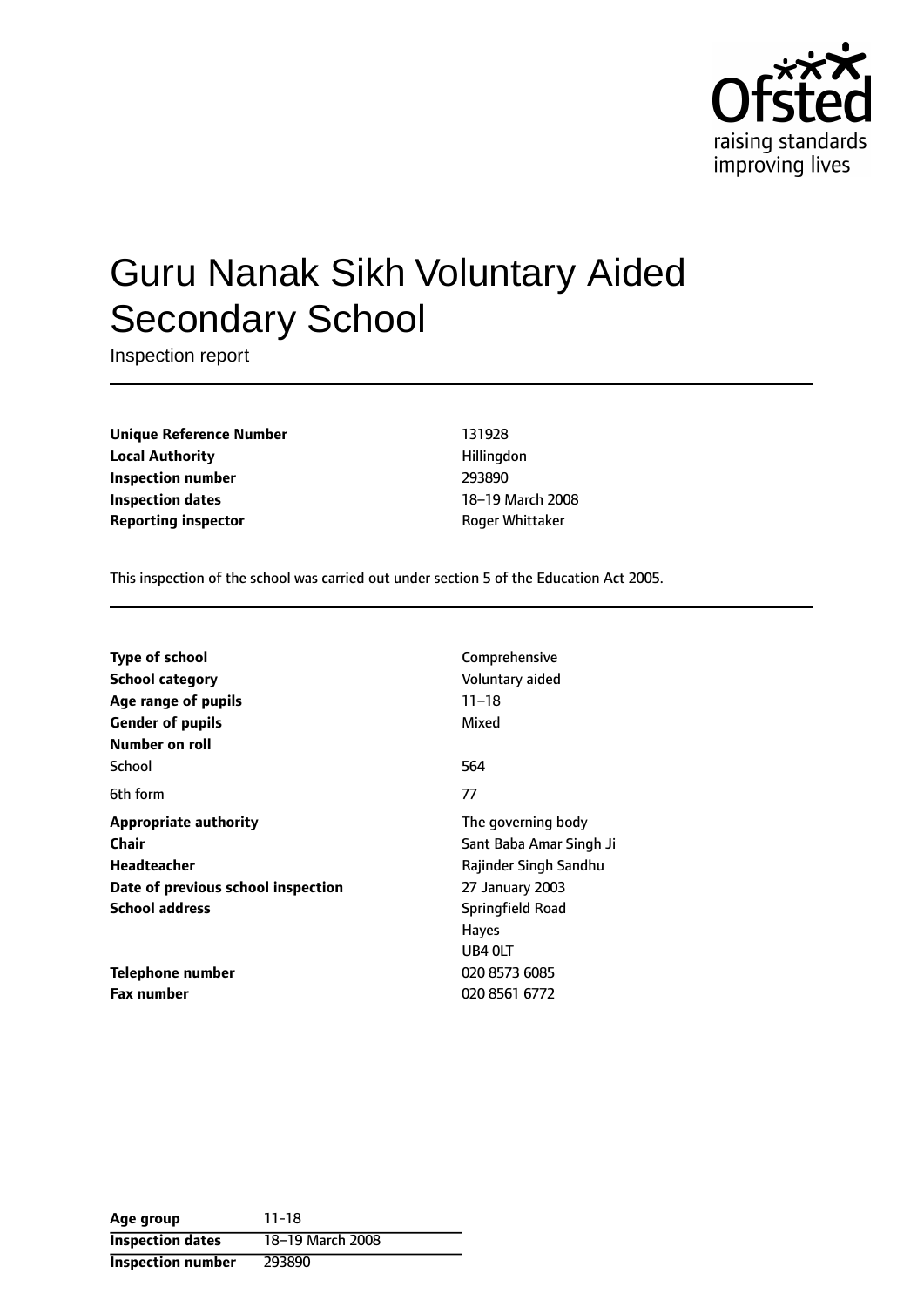© Crown copyright 2008

.

#### Website: www.ofsted.gov.uk

This document may be reproduced in whole or in part for non-commercial educational purposes, provided that the information quoted is reproduced without adaptation and the source and date of publication are stated.

Further copies of this report are obtainable from the school. Under the Education Act 2005, the school must provide a copy of this report free of charge to certain categories of people. A charge not exceeding the full cost of reproduction may be made for any other copies supplied.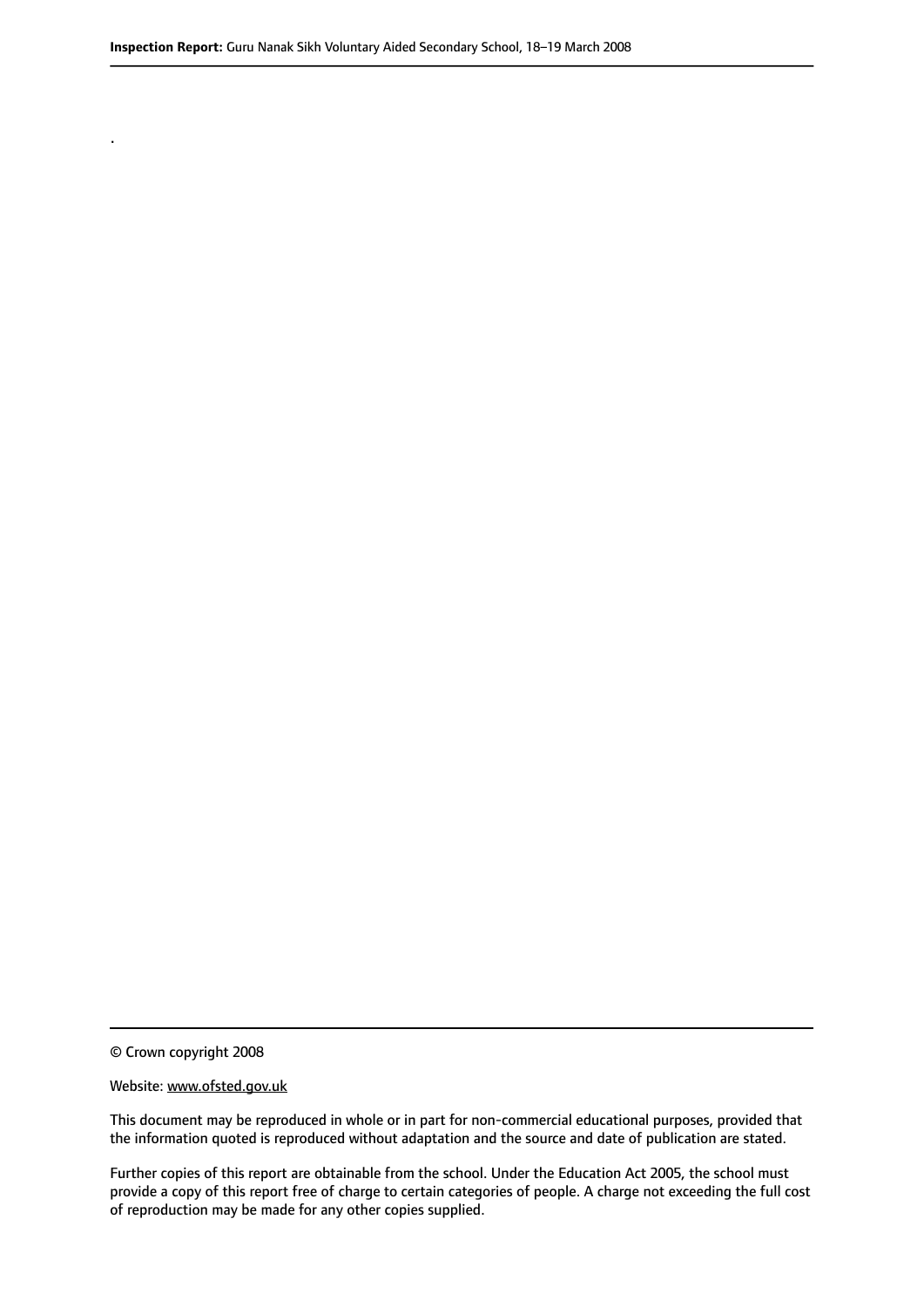# **Introduction**

The inspection was carried out by three Additional Inspectors.

### **Description of the school**

Guru Nanak Secondary School is an oversubscribed school in a mixed socio-economic location drawing students from a wide area. It was incorporated into the state system in 1999 as a voluntary aided school. It is the only Sikh secondary school in the United Kingdom. Almost all students are from families with Indian heritage. Almost 100% of students have English as an additional language and speak Punjabi at home. The percentage of students on Free School Meals is below the average. The number of students with learning difficulties and disabilities or who have a statement of special need is well below national average. The number of students in the sixth form is much smaller than the national average but numbers are increasing considerably. The school has recently achieved specialist business and enterprise status.

### **Key for inspection grades**

| Grade 1 | Outstanding  |
|---------|--------------|
| Grade 2 | Good         |
| Grade 3 | Satisfactory |
| Grade 4 | Inadequate   |
|         |              |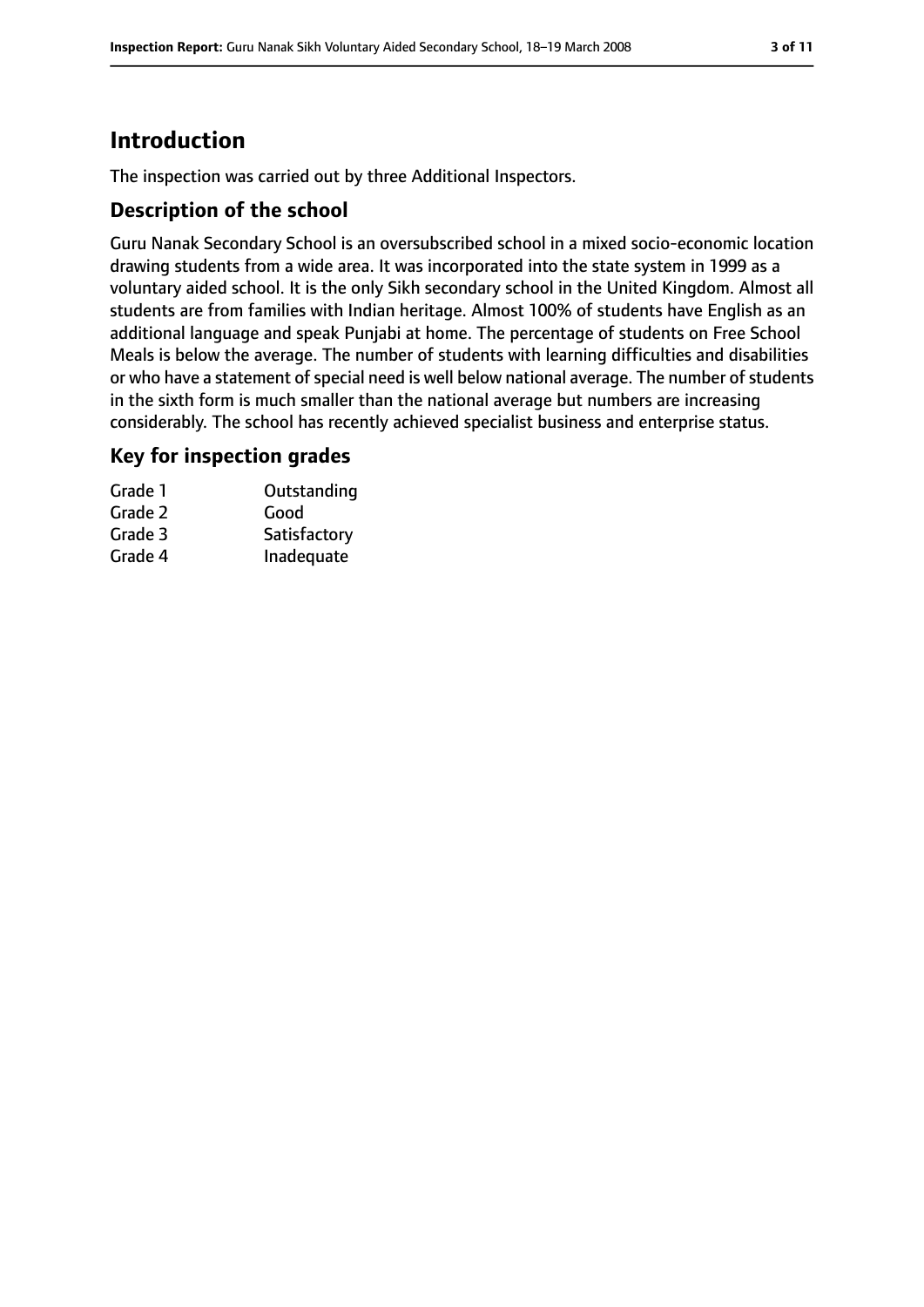# **Overall effectiveness of the school**

#### **Grade: 1**

One parent said of the school 'I am pleased that my children are a part of this school as they have made excellent progress both academically and spiritually'. This is an outstanding school, which not only enables students to reach exceptionally high academic standards but also to develop into mature, well-rounded young people prepared for the next stage of their education and life. Central to this is the strong sense of community and the excellent relationships amongst staff and students that contribute to their achievement and enjoyment of school. Students involve themselves enthusiastically in the life of the school and this results in them taking a pride in their school and being keen to do well.

Standards are significantly above average in all year groups. Throughout their time at Guru Nanak, students make outstanding progress and their results in public examinations at the end of Years 9, 11 and 13 are significantly above average. Consistently outstanding teaching and the students' excellent attitudes are significant factorsin explaining the high academic standards. Lessons contain interesting and challenging activities to which students respond well. However, in a very few lessons students' independent learning skills are less developed, which restricts them from making even better progress. Systemsfor tracking and monitoring students' academic progress and subsequent support are very strong.

The curriculum is outstanding at Key Stage 3 and 4 and in the sixth form. The school continues to strive to ensure that the courses offered meet the needs of all students. Business and Enterprise college status is beginning to have a strong impact across the school. Curriculum provision has been broadened, and there has been substantial support for community partners. The school is aware of the need to use their specialist status to drive improvements in teaching and learning across the school and is already supporting departments in introducing enterprise strands to their schemes of work. There is a wealth of extra-curricular and enrichment activities for the students and the majority of them get involved.

Students feel very well cared for and are treated as individuals. Teachers know the students exceptionally well and there is a wide range of support systems in place. Students particularly appreciate their opinions being sought through forums such as the school council.

The school is exceptionally well led and managed. Staff are committed to getting the best from the students and team work is a key strength amongst all managers and teachers. The headteacher and school leaders have a clear view of the school's strengths and weaknesses and have made many improvements since the last inspection. For instance the school has significantly improved the planning and monitoring arrangements across the school. The school is exceptionally well placed to make further improvement. Guru Nanak School enjoys an excellent reputation in the local community and parents are overwhelmingly supportive of the school. One parent with two children at the school sums up the sentiments of very many who wrote to the inspection team when she says 'The excellent progress our children are making shows they are both receiving an excellent education.'

### **Effectiveness of the sixth form**

#### **Grade: 1**

The quality of provision in the sixth form is outstanding and has improved since the last inspection. Standards are significantly above national averages and achievement is outstanding. Teaching and learning are improving and are now outstanding. Teachers have very good subject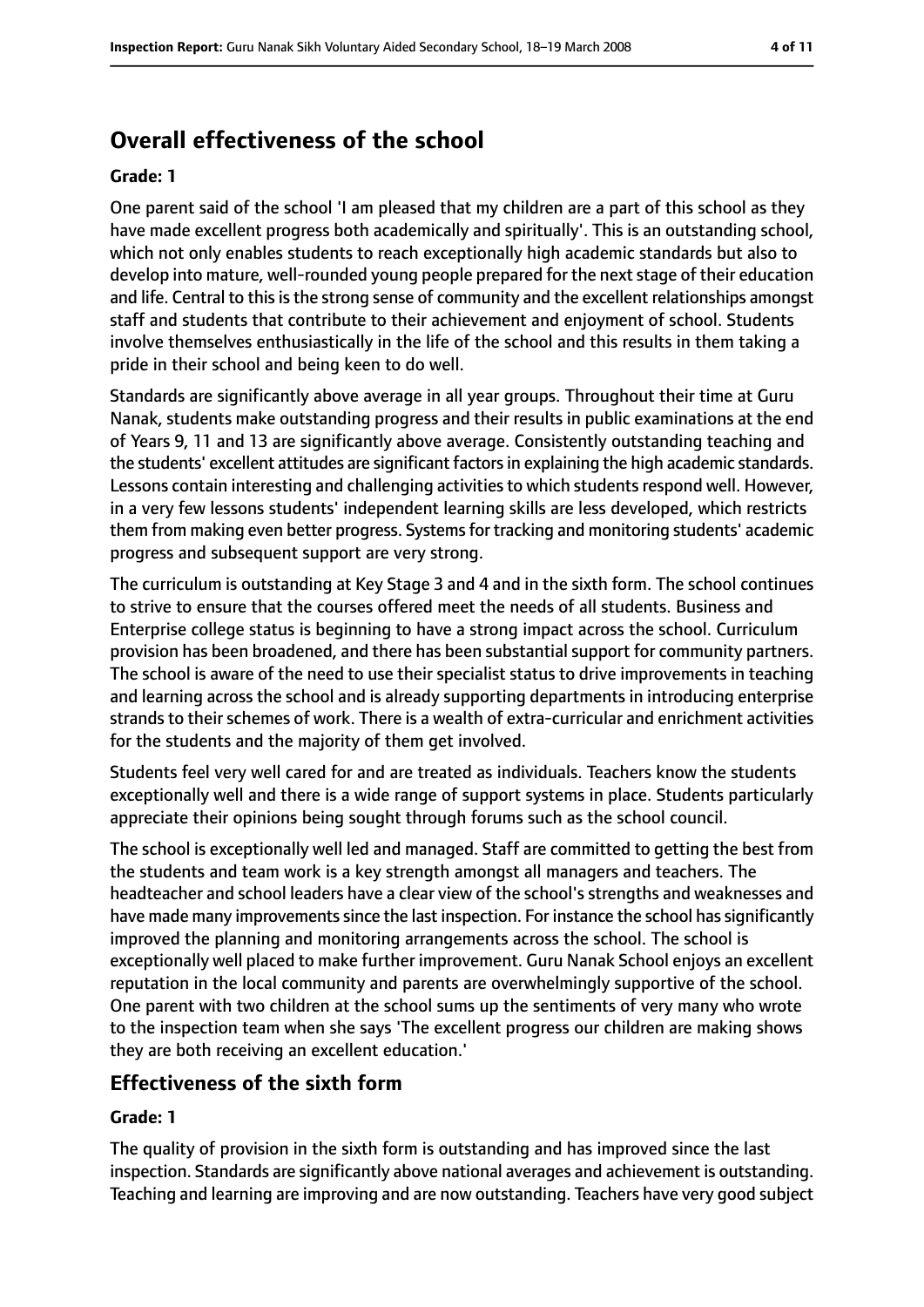knowledge and expertise with the best lessons characterised by clear objectives, a brisk pace and challenging activities. Opportunities for independent learning are well-developed and the quality of care is excellent. As one student commented, 'the teachers know my needs and they know me as a person.' Personal development is outstanding and students demonstrate exemplary attitudes, behaviour and maturity in lessons. They communicate very effectively and there are outstanding relationships built on a strong sense of mutual respect between staff and students. Effective monitoring ensures students are clear about their targets and how they can improve. Regular reporting enables very effective communication between the school and home.

The curriculum in the sixth form is outstanding. The school, aware of the need to further broaden and diversify the choices available, has introduced a range of additional options. This has resulted in present Year 11 students being able to choose new courses such as BTEC sport studies. A full range of opportunities are provided for involvement in the community and many students work in the lower school, for example, as classroom support or as mentors.

## **What the school should do to improve further**

■ Provide more opportunities for students to develop independent learning skills.

# **Achievement and standards**

**Grade: 1**

### **Grade for sixth form: 1**

Students start Guru Nanak School with standards that are in line with national average. They make outstanding progress throughout Key Stage 3 and achieve significantly above average results in the national tests at the end of Year 9. In particular, students achieved exceptionally high standards in mathematics and English with a very high proportion achieving the highest levels in their examinations.

Throughout Key Stage 4 students continue to make outstanding progress and by the end of Year 11 consistently reach very high standards. In 2007, 100% of students achieved 5 or more A\* - C grade GCSE passes. These results are significantly above the national and local average. Ensuring all students make maximum progress has been made a high priority by the school. In particular, careful monitoring of any underachieving students leads to effective targeted support. Inspection evidence shows that currently students in Years 10 and 11 are all making outstanding progress.

Focused support for the very small number of students with statements of special needs, behaviour and moderate learning difficulties means that these students achieve as well as others in the school.

The excellent progress is consistent throughout the whole school. In the sixth form students attain outstanding standards. In 2007 the GCE A-level pass rate was over 97% with 40.4% of all examinations taken passed at grade A or B.

# **Personal development and well-being**

**Grade: 1**

### **Grade for sixth form: 1**

Students' personal development and well-being are excellent in the main school and in the sixth form. Students value education and want to succeed. They thoroughly enjoy school and all it has to offer and this is reflected in their very good and much improved attendance rates.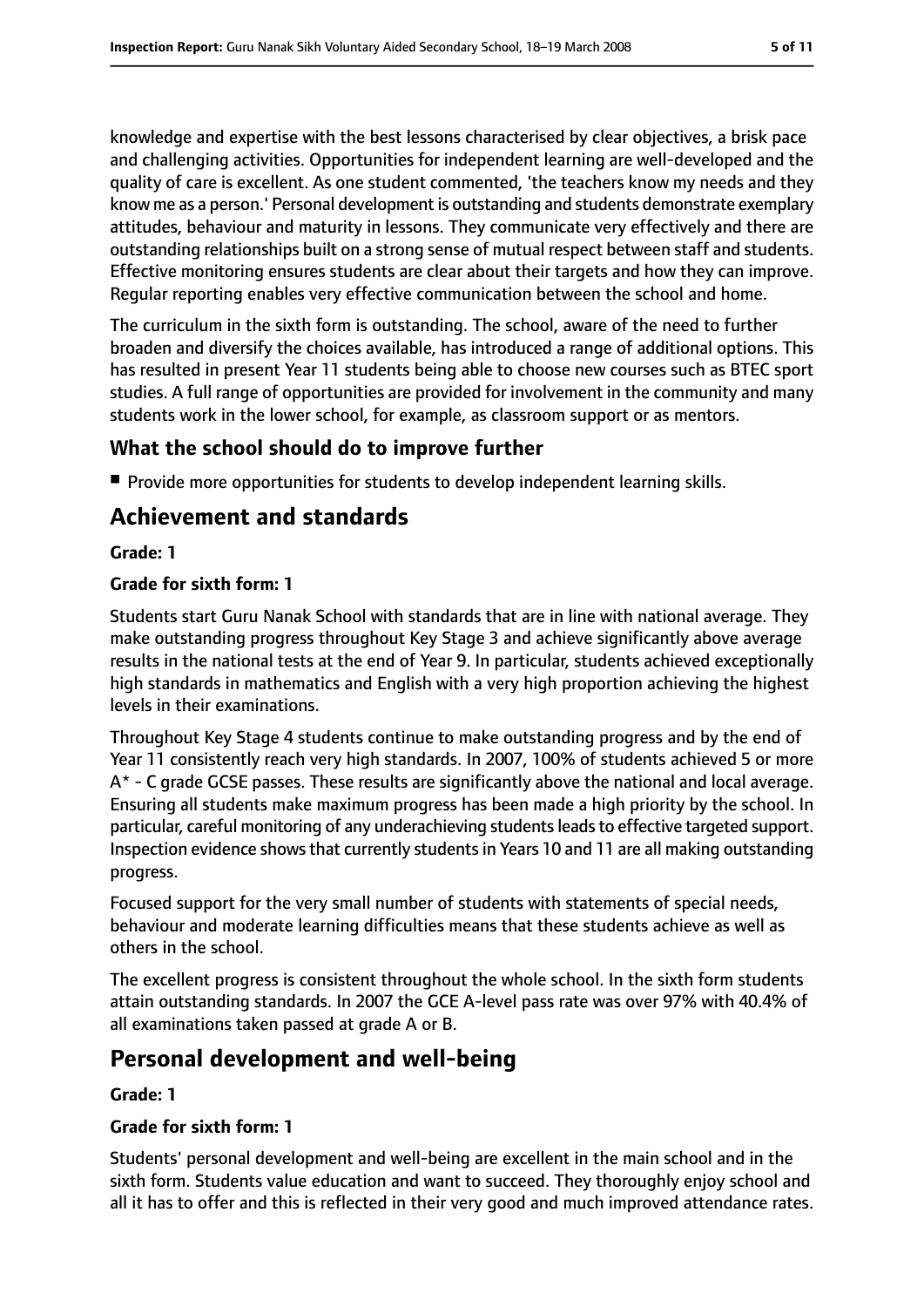Attitudes and behaviour are exemplary. Students are articulate, confident and show courtesy towards each other and to the adults around them. They describe the school community as being like a family and feel very proud of belonging to it. Students' spiritual, moral, social and cultural development is excellent throughout the school. Students are reflective and thoughtful and show an excellent understanding of both Sikhism and other religions. Those who belong to faiths other than Sikhism say that they feel fully included in every aspect of school life. As one student commented, 'I didn't join a faith school. I became a member of a family.' Assemblies, led by students, are joyful occasions with excellent opportunities for them to explore their faith and reflect upon a wide range of issues. Students show an outstanding awareness of what it means to be a citizen of the United Kingdom in the 21st century. They feel safe, happy and secure in school. They know the importance of healthy living and the need to work safely. They engage enthusiastically in a wide range of physical activities and competitive sport. The school council is effective in promoting students' rights and responsibilities. A wide range of responsibilities, such as the sixth form 'buddy' system enables students to become independent and self-motivated young people. They are very well prepared for the next stage of their education.

# **Quality of provision**

### **Teaching and learning**

#### **Grade: 1**

#### **Grade for sixth form: 1**

Exemplary behaviour and a thirst for learning make a significant contribution to the outstanding teaching and learning. Strong relationships between teachers and students create the right conditions for learning. Students are not afraid to make mistakes because they know that teachers will help them to refine their ideas and, hence, correct their thinking. Meticulous planning ensures work is exceptionally well pitched to students' needs and provides a high level of challenge. As one student said: 'work is never easy but nor is it so hard that we can't do it.' Learning objectives are clearly identified so students and teachers are clear about the purpose of the lesson. In most lessons, good use is made of interactive whiteboards. Occasionally, lessons are a little too directed by teachers with limited opportunities for students to work on their own or in groups. In the best lessons, students are very actively engaged through tasks that are exciting and enable them to be adventurous and creative in their thinking. Work is well marked but written comments do not always provide enough pointers for improvement. However, teachers willingly give of their time to help students understand difficult ideas.

### **Curriculum and other activities**

#### **Grade: 1**

#### **Grade for sixth form: 1**

The curriculum is exceptionally well tailored to the aspirations and interests of students and their families. Provision for subjects such as science and mathematics is strong and very well balanced by a wide range of creative subjects. The English curriculum takes very good account of the students' needs as learners of English as an additional language. The recently acquired business and enterprise specialism is already making a very positive impact. Most subjects have incorporated business and enterprise strands very well into their programmes of study. A dynamic programme for personal and social education and citizenship gives students opportunities to engage in lively discussions about modern day issues. This and the wider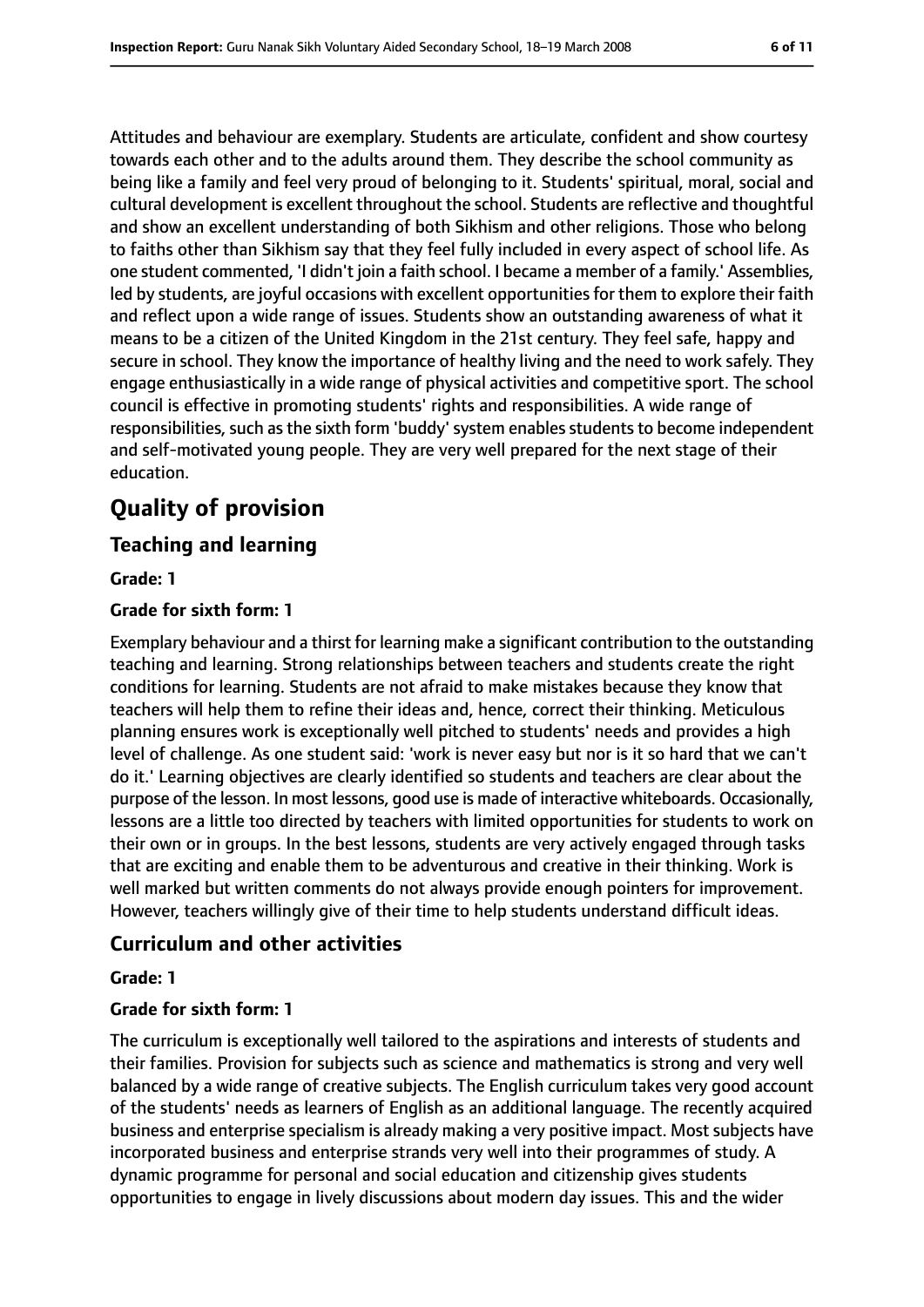curriculum, including extra-curricular activities, are particularly successful in providing a full range of first hand experiences. These enable students to learn about their own faith and cultural heritage whilst at the same time exploring what it is to be British. Students relish the opportunity to examine migration in geography where their personal and collective family knowledge provide an excellent starting point.

### **Care, guidance and support**

#### **Grade: 1**

#### **Grade for sixth form: 1**

The school provides an outstanding caring and supportive environment in which students can flourish as both individuals and as part of the community. This is a school where every child really does matter. Child protection procedures are robust, thorough and fully comply with legal requirements. There are very good procedures in place to ensure the smooth transfer of students from their primary schools. Careers advice is effective and enables students to make informed choices about their future education or employment. Procedures for promoting good attendance are thorough and effective.

Academic guidance is excellent. There are highly effective strategies to support students who are not achieving well enough both in the main school and in the sixth form. The school works very closely with the local authority and other external agencies to ensure that students receive excellent levels of support.

# **Leadership and management**

#### **Grade: 1**

### **Grade for sixth form: 1**

Guru Nanak School is exceptionally well led by the dedicated headteacher and leadership team. All staff have a shared commitment to high academic standards and the promotion of students' personal development. They particularly appreciate the opportunities to be consulted and involved in any changes that are put in place.

Rigorous and robust systems are in place to monitor the work of the school including the quality of teaching and learning, leading to a clear understanding of the strengths and areas for development by school leaders. This has led to significant improvements since the last inspection. In addition, actions are always accompanied by measurable success criteria that allow senior leaders and governors to evaluate the impact of any changes over time.

This is an inclusive school and a variety of well-established systems exist to support all students. Links with the community are outstanding and specialist school status is well led and beginning to have a positive impact on the school. Professional development activities are increasingly effective in developing the capacity of all staff. In particular, this has improved the quality of work of middle leaders who now play a pivotal role in developing and evaluating provision including teaching and learning and the monitoring of students' progress.

The governing body knows the school very well and provides the headteacher with excellent support whilst offering suitable challenge.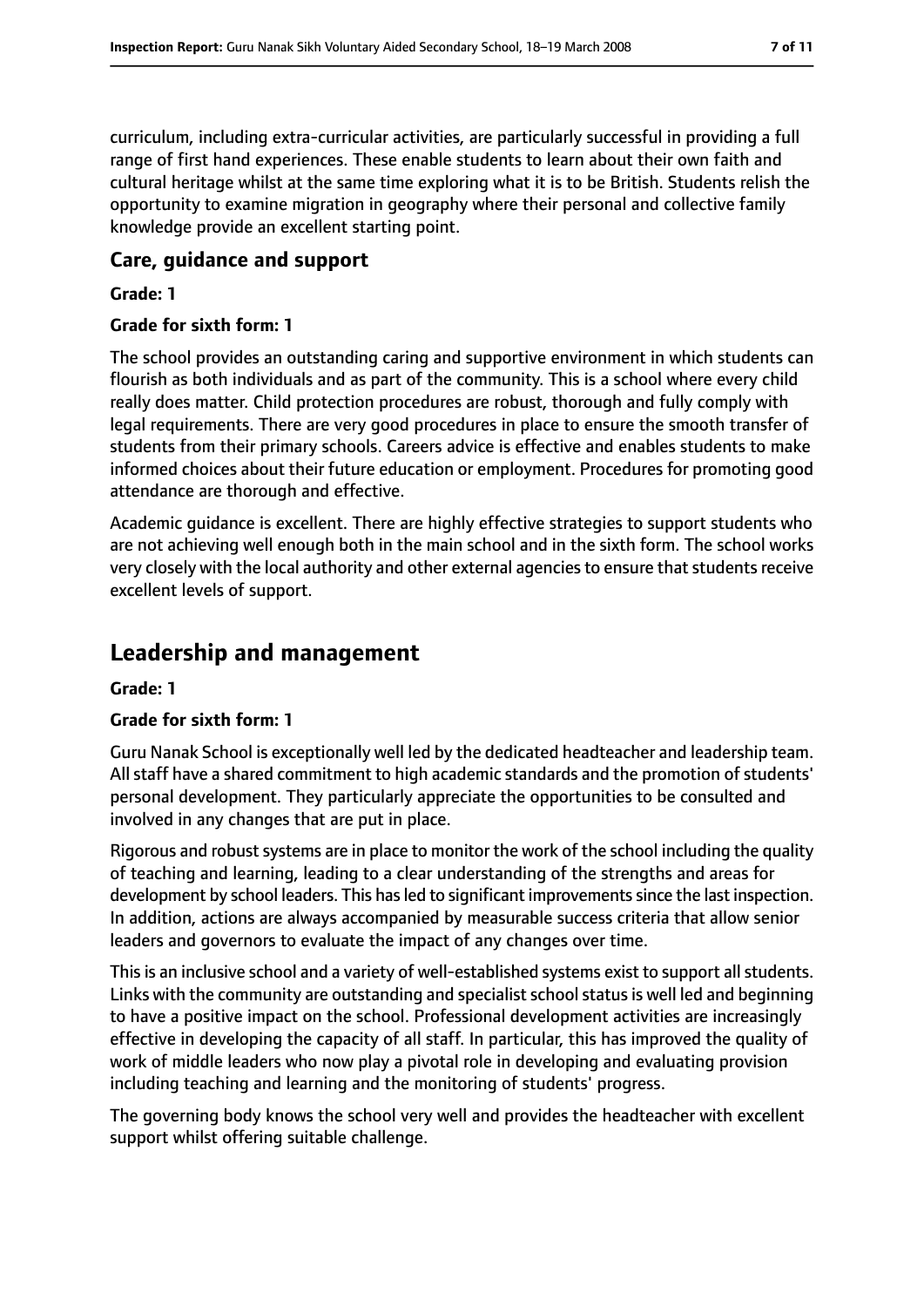**Any complaints about the inspection or the report should be made following the procedures set out in the guidance 'Complaints about school inspection', which is available from Ofsted's website: www.ofsted.gov.uk.**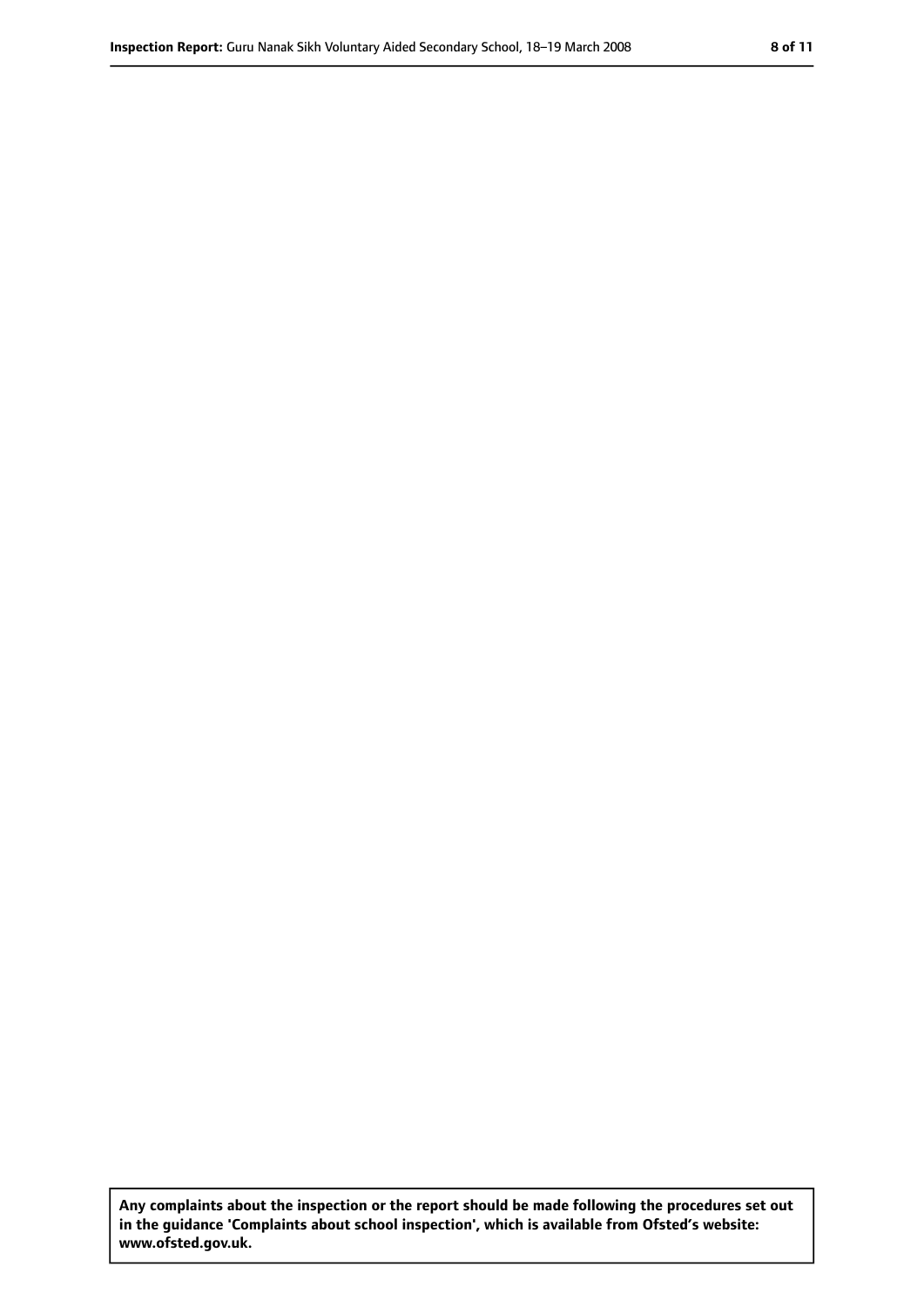# **Inspection judgements**

| Key to judgements: grade 1 is outstanding, grade 2 good, grade 3 | <b>School</b>  | $16-19$ |
|------------------------------------------------------------------|----------------|---------|
| satisfactory, and grade 4 inadequate                             | <b>Overall</b> |         |

# **Overall effectiveness**

| How effective, efficient and inclusive is the provision of<br>education, integrated care and any extended services in meeting<br>the needs of learners? |     |     |
|---------------------------------------------------------------------------------------------------------------------------------------------------------|-----|-----|
| Effective steps have been taken to promote improvement since<br>the last inspection                                                                     | Yes | Yes |
| How well does the school work in partnership with others to<br>promote learners' well-being?                                                            |     |     |
| The capacity to make any necessary improvements                                                                                                         |     |     |

# **Achievement and standards**

| How well do learners achieve?                                                                               |  |
|-------------------------------------------------------------------------------------------------------------|--|
| The standards <sup>1</sup> reached by learners                                                              |  |
| How well learners make progress, taking account of any significant<br>variations between groups of learners |  |
| How well learners with learning difficulties and disabilities make<br>progress                              |  |

# **Personal development and well-being**

| How good is the overall personal development and<br>well-being of the learners?                                  |  |
|------------------------------------------------------------------------------------------------------------------|--|
| The extent of learners' spiritual, moral, social and cultural                                                    |  |
| development                                                                                                      |  |
| The extent to which learners adopt healthy lifestyles                                                            |  |
| The extent to which learners adopt safe practices                                                                |  |
| How well learners enjoy their education                                                                          |  |
| The attendance of learners                                                                                       |  |
| The behaviour of learners                                                                                        |  |
| The extent to which learners make a positive contribution to                                                     |  |
| the community                                                                                                    |  |
| How well learners develop workplace and other skills that will<br>contribute to their future economic well-being |  |

# **The quality of provision**

| How effective are teaching and learning in meeting the<br>full range of the learners' needs?          |  |
|-------------------------------------------------------------------------------------------------------|--|
| How well do the curriculum and other activities meet the<br>range of needs and interests of learners? |  |
| How well are learners cared for, guided and supported?                                                |  |

### **Annex A**

 $^1$  Grade 1 - Exceptionally and consistently high; Grade 2 - Generally above average with none significantly below average; Grade 3 - Broadly average to below average; Grade 4 - Exceptionally low.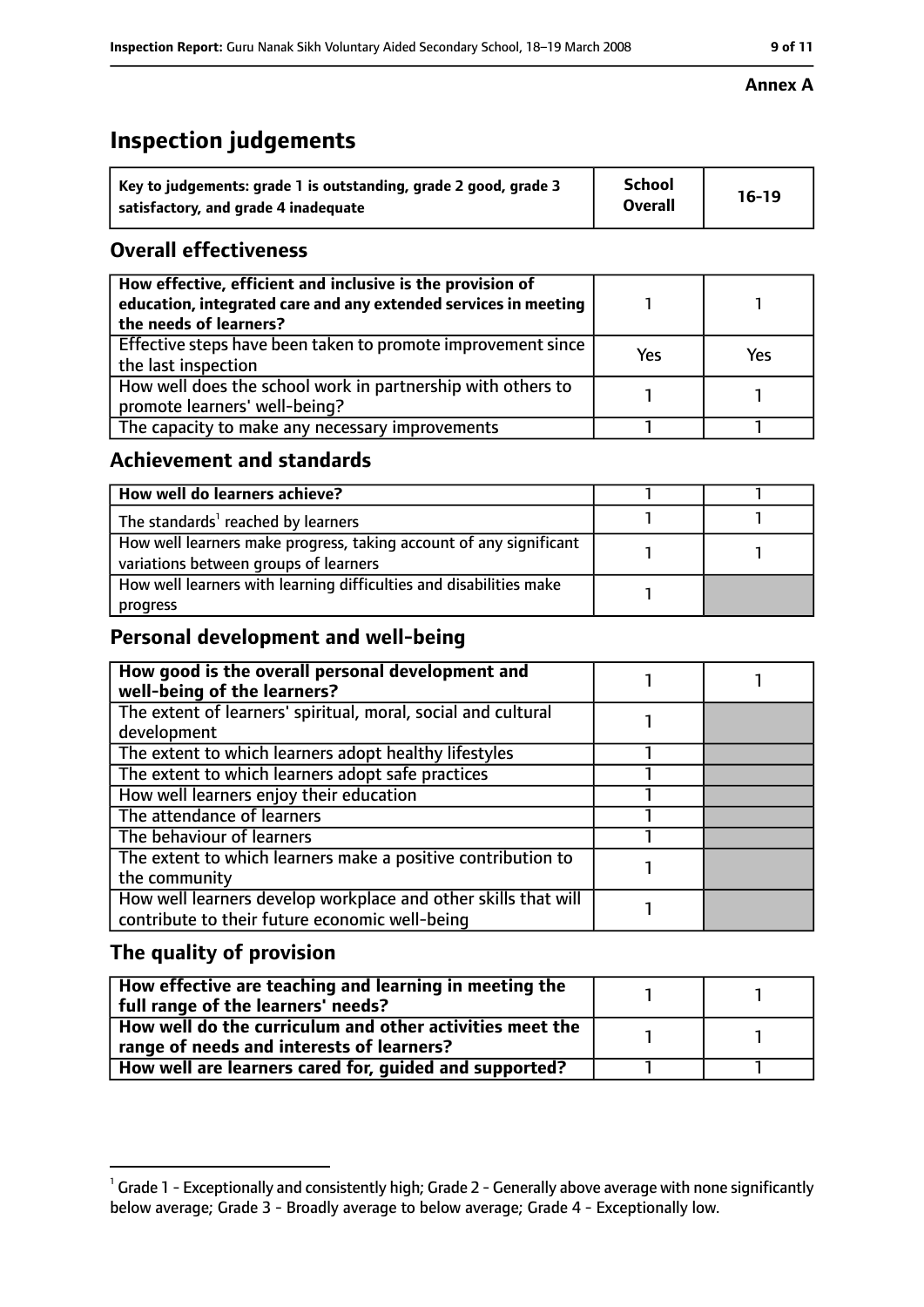#### **Annex A**

# **Leadership and management**

| How effective are leadership and management in raising<br>achievement and supporting all learners?                                                 |            |     |
|----------------------------------------------------------------------------------------------------------------------------------------------------|------------|-----|
| How effectively leaders and managers at all levels set clear<br>direction leading to improvement and promote high quality of<br>care and education |            |     |
| How effectively leaders and managers use challenging targets<br>to raise standards                                                                 |            |     |
| The effectiveness of the school's self-evaluation                                                                                                  |            |     |
| How well equality of opportunity is promoted and discrimination<br>tackled so that all learners achieve as well as they can                        |            |     |
| How effectively and efficiently resources, including staff, are<br>deployed to achieve value for money                                             |            |     |
| The extent to which governors and other supervisory boards<br>discharge their responsibilities                                                     |            |     |
| Do procedures for safequarding learners meet current<br>qovernment requirements?                                                                   | <b>Yes</b> | Yes |
| Does this school require special measures?                                                                                                         | <b>No</b>  |     |
| Does this school require a notice to improve?                                                                                                      | No         |     |